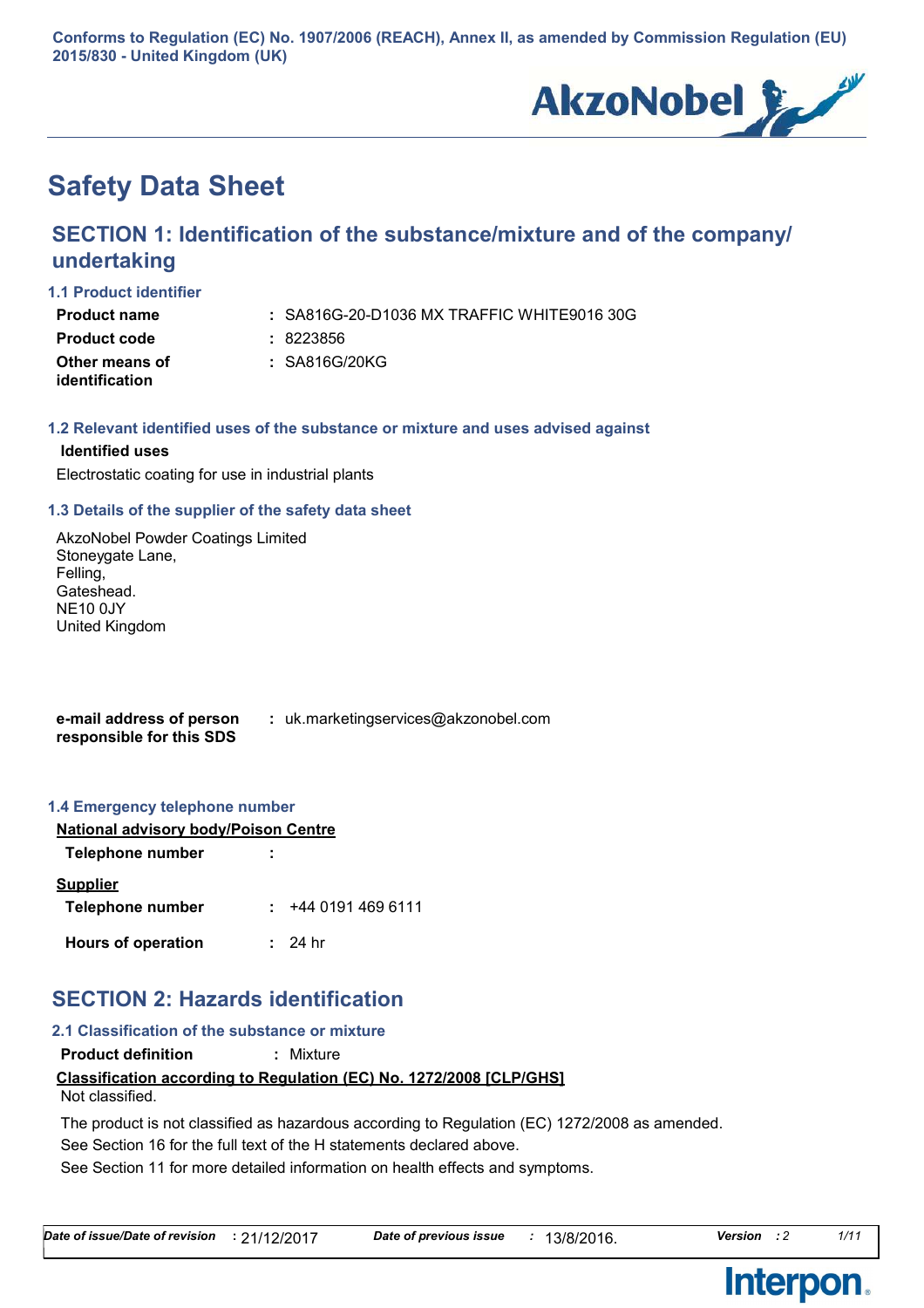

# **2.2 Label elements**

| Signal word                                                                                                                                              | : No signal word.                                                                                                                                                                                    |
|----------------------------------------------------------------------------------------------------------------------------------------------------------|------------------------------------------------------------------------------------------------------------------------------------------------------------------------------------------------------|
| <b>Hazard statements</b>                                                                                                                                 | : No known significant effects or critical hazards.                                                                                                                                                  |
| <b>Precautionary statements</b>                                                                                                                          |                                                                                                                                                                                                      |
| <b>Prevention</b>                                                                                                                                        | : Not applicable.                                                                                                                                                                                    |
| <b>Response</b>                                                                                                                                          | : Not applicable.                                                                                                                                                                                    |
| <b>Storage</b>                                                                                                                                           | : Not applicable.                                                                                                                                                                                    |
| <b>Disposal</b>                                                                                                                                          | : Not applicable.                                                                                                                                                                                    |
| <b>Supplemental label</b><br>elements                                                                                                                    | : Contains benzene-1,2,4-tricarboxylic acid 1,2-anhydride. May produce an allergic<br>reaction. Safety data sheet available on request.                                                              |
| <b>Annex XVII - Restrictions</b><br>on the manufacture,<br>placing on the market and<br>use of certain dangerous<br>substances, mixtures and<br>articles | : Not applicable.                                                                                                                                                                                    |
| <b>Special packaging requirements</b>                                                                                                                    |                                                                                                                                                                                                      |
| <b>Containers to be fitted</b><br>with child-resistant<br>fastenings                                                                                     | : Not applicable.                                                                                                                                                                                    |
| Tactile warning of danger : Not applicable.                                                                                                              |                                                                                                                                                                                                      |
| 2.3 Other hazards                                                                                                                                        |                                                                                                                                                                                                      |
| Other hazards which do<br>not result in classification                                                                                                   | : May form explosible dust-air mixture if dispersed. Handling and/or processing of<br>this material may generate a dust which can cause mechanical irritation of the eyes,<br>skin, nose and throat. |

# **SECTION 3: Composition/information on ingredients**

### **3.2 Mixtures :** Mixture

There are no ingredients present which, within the current knowledge of the supplier and in the concentrations applicable, are classified as hazardous to health or the environment, are PBTs or vPvBs or have been assigned a workplace exposure limit and hence require reporting in this section.

# **SECTION 4: First aid measures**

# **4.1 Description of first aid measures**

| General                           | : In all cases of doubt, or when symptoms persist, seek medical attention. Never give<br>anything by mouth to an unconscious person. If unconscious, place in recovery<br>position and seek medical advice. |
|-----------------------------------|-------------------------------------------------------------------------------------------------------------------------------------------------------------------------------------------------------------|
| Eye contact                       | : Remove contact lenses, irrigate copiously with clean, fresh water, holding the<br>eyelids apart for at least 10 minutes and seek immediate medical advice.                                                |
| Inhalation                        | : Remove to fresh air. Keep person warm and at rest. If not breathing, if breathing is<br>irregular or if respiratory arrest occurs, provide artificial respiration or oxygen by<br>trained personnel.      |
| <b>Skin contact</b>               | : Remove contaminated clothing and shoes. Wash skin thoroughly with soap and<br>water or use recognised skin cleanser. Do NOT use solvents or thinners.                                                     |
| Ingestion                         | : If swallowed, seek medical advice immediately and show the container or label.<br>Keep person warm and at rest. Do NOT induce vomiting.                                                                   |
| <b>Protection of first-aiders</b> | : No action shall be taken involving any personal risk or without suitable training.                                                                                                                        |

## **4.2 Most important symptoms and effects, both acute and delayed**

| Date of issue/Date of revision | .21/12/2017 | Date of previous issue | 13/8/2016. | Version | 2/1 |
|--------------------------------|-------------|------------------------|------------|---------|-----|
|                                |             |                        |            |         |     |

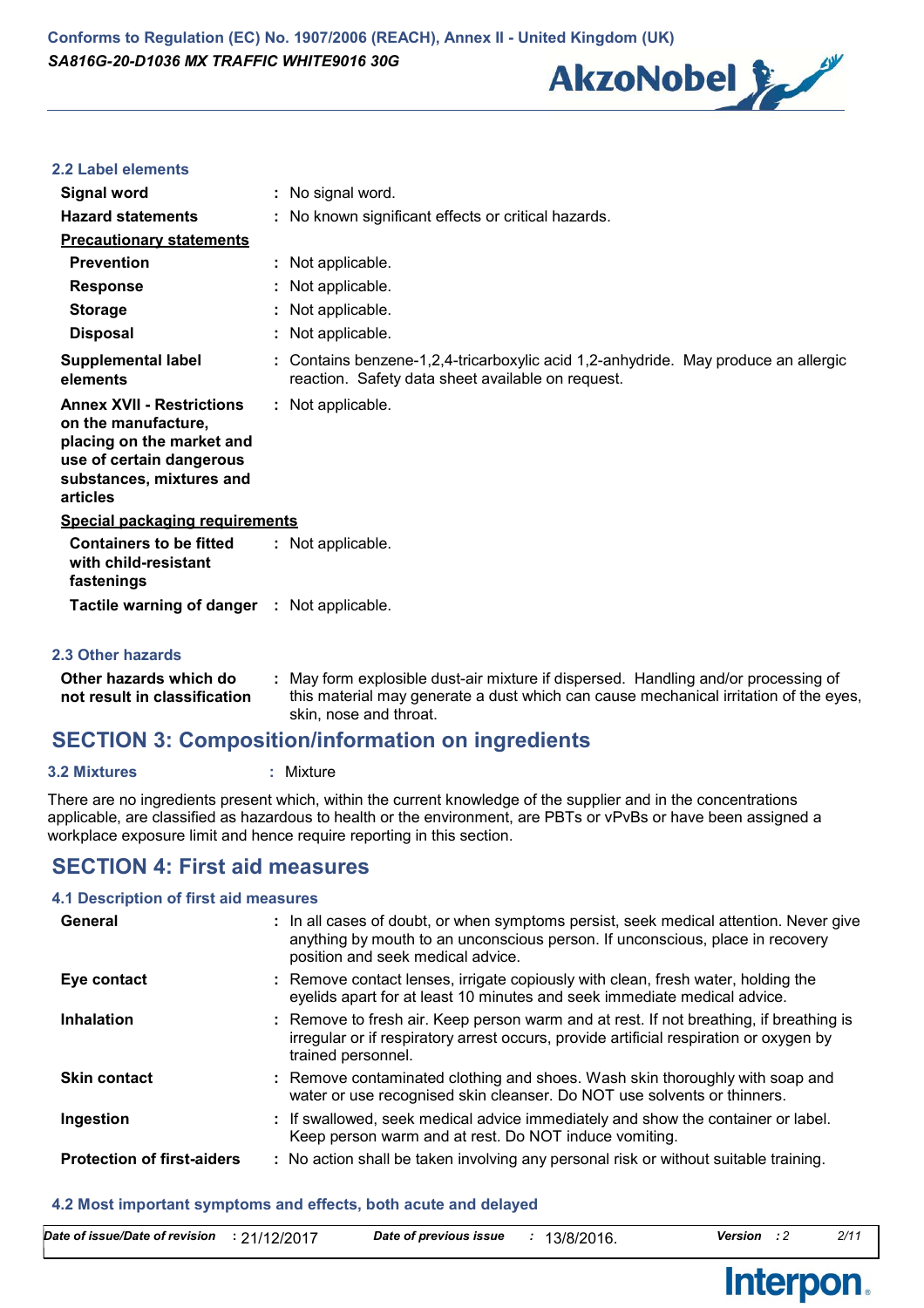

There are no data available on the mixture itself. The mixture has been assessed following the conventional method of the CLP Regulation (EC) No 1272/2008 and is classified for toxicological properties accordingly. See Sections 2 and 3 for details.

This takes into account, where known, delayed and immediate effects and also chronic effects of components from short-term and long-term exposure by oral, inhalation and dermal routes of exposure and eye contact. Coating powders can cause localised skin irritation in folds of the skin or under tight clothing.

Contains benzene-1,2,4-tricarboxylic acid 1,2-anhydride. May produce an allergic reaction.

#### **4.3 Indication of any immediate medical attention and special treatment needed**

| Notes to physician         | : In case of inhalation of decomposition products in a fire, symptoms may be delayed.<br>The exposed person may need to be kept under medical surveillance for 48 hours. |
|----------------------------|--------------------------------------------------------------------------------------------------------------------------------------------------------------------------|
| <b>Specific treatments</b> | : No specific treatment.                                                                                                                                                 |

See toxicological information (Section 11)

# **SECTION 5: Firefighting measures**

| 5.1 Extinguishing media<br>Suitable extinguishing<br>media | : Recommended: alcohol-resistant foam, $CO2$ blanket, water spray or mist. |
|------------------------------------------------------------|----------------------------------------------------------------------------|
| Unsuitable extinguishing                                   | : Do not use water jet.                                                    |
| media                                                      | Do not use inert gas under high pressure (e.g. CO2).                       |

# **5.2 Special hazards arising from the substance or mixture**

| <b>Hazards from the</b><br>substance or mixture    | : Fire will produce dense black smoke. Exposure to decomposition products may<br>cause a health hazard.                    |
|----------------------------------------------------|----------------------------------------------------------------------------------------------------------------------------|
| <b>Hazardous thermal</b><br>decomposition products | Decomposition products may include the following materials: carbon monoxide,<br>carbon dioxide, smoke, oxides of nitrogen. |

# **5.3 Advice for firefighters**

| Special protective actions<br>for fire-fighters          | : Cool closed containers exposed to fire with water. Do not release runoff from fire to<br>drains or watercourses. |
|----------------------------------------------------------|--------------------------------------------------------------------------------------------------------------------|
| <b>Special protective</b><br>equipment for fire-fighters | : Appropriate breathing apparatus may be required.                                                                 |

# **SECTION 6: Accidental release measures**

#### **6.1 Personal precautions, protective equipment and emergency procedures**

| For non-emergency<br>personnel          | : Exclude sources of ignition and ventilate the area. Avoid breathing dust. Refer to<br>protective measures listed in sections 7 and 8.                                                                           |
|-----------------------------------------|-------------------------------------------------------------------------------------------------------------------------------------------------------------------------------------------------------------------|
| For emergency responders                | : If specialised clothing is required to deal with the spillage, take note of any<br>information in Section 8 on suitable and unsuitable materials. See also the<br>information in "For non-emergency personnel". |
| <b>6.2 Environmental</b><br>precautions | : Do not allow to enter drains or watercourses. If the product contaminates lakes,<br>rivers, or sewers, inform the appropriate authorities in accordance with local<br>regulations.                              |

Interpon

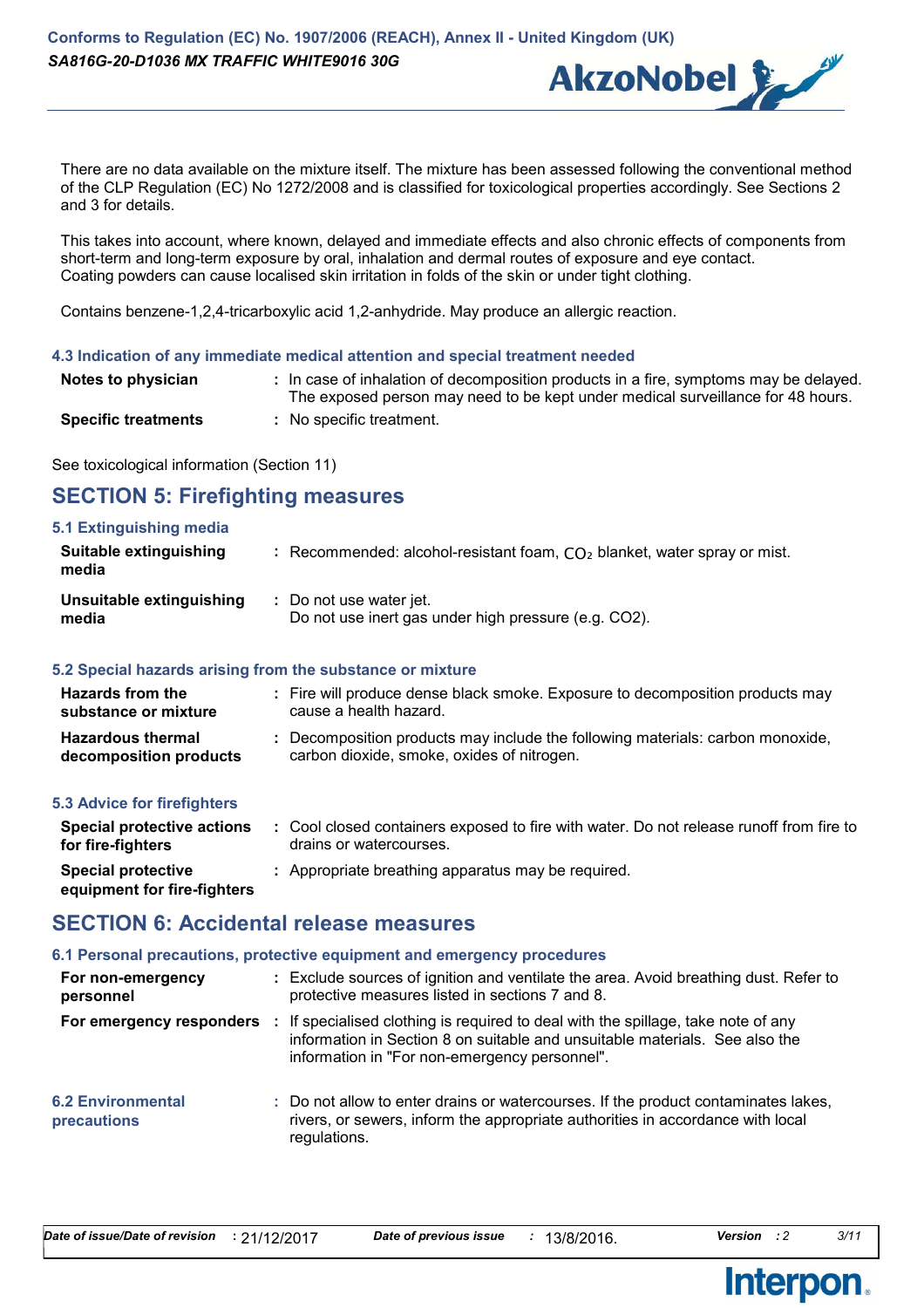

| <b>6.3 Methods and material</b><br>for containment and<br>cleaning up | : Contain and collect spillage with an electrically protected vacuum cleaner or by wet-<br>brushing and place in container for disposal according to local regulations (see<br>section 13). Do not use a dry brush as dust clouds or static can be created. |
|-----------------------------------------------------------------------|-------------------------------------------------------------------------------------------------------------------------------------------------------------------------------------------------------------------------------------------------------------|
| 6.4 Reference to other<br><b>sections</b>                             | : See Section 1 for emergency contact information.<br>See Section 8 for information on appropriate personal protective equipment.                                                                                                                           |

See Section 13 for additional waste treatment information.

# **SECTION 7: Handling and storage**

The information in this section contains generic advice and guidance. The list of Identified Uses in Section 1 should be consulted for any available use-specific information provided in the Exposure Scenario(s).

**Advice should be taken from a competent occupational health practitioner on the assessment of employees with skin or respiratory complaints before the individual is exposed to the uncured product.**

| from one container to another.<br>conducting type.<br>Keep away from heat, sparks and flame.<br>mist arising from the application of this mixture. Avoid inhalation of dust from<br>sanding.<br>handled, stored and processed.<br>Put on appropriate personal protective equipment (see Section 8).<br>Always keep in containers made from the same material as the original one.<br>Comply with the health and safety at work laws.<br>Do not allow to enter drains or watercourses. | <b>7.1 Precautions for safe</b><br>handling | : Precautions should be taken to prevent the formation of dusts in concentrations<br>above flammable, explosive or occupational exposure limits.<br>Electrical equipment and lighting should be protected to appropriate standards to<br>prevent dust coming into contact with hot surfaces, sparks or other ignition sources.<br>Mixture may charge electrostatically: always use earthing leads when transferring<br>Operators should wear antistatic footwear and clothing and floors should be of the<br>Avoid contact with skin and eyes. Avoid the inhalation of dust, particulates, spray or<br>Eating, drinking and smoking should be prohibited in areas where this material is |
|---------------------------------------------------------------------------------------------------------------------------------------------------------------------------------------------------------------------------------------------------------------------------------------------------------------------------------------------------------------------------------------------------------------------------------------------------------------------------------------|---------------------------------------------|------------------------------------------------------------------------------------------------------------------------------------------------------------------------------------------------------------------------------------------------------------------------------------------------------------------------------------------------------------------------------------------------------------------------------------------------------------------------------------------------------------------------------------------------------------------------------------------------------------------------------------------------------------------------------------------|
|---------------------------------------------------------------------------------------------------------------------------------------------------------------------------------------------------------------------------------------------------------------------------------------------------------------------------------------------------------------------------------------------------------------------------------------------------------------------------------------|---------------------------------------------|------------------------------------------------------------------------------------------------------------------------------------------------------------------------------------------------------------------------------------------------------------------------------------------------------------------------------------------------------------------------------------------------------------------------------------------------------------------------------------------------------------------------------------------------------------------------------------------------------------------------------------------------------------------------------------------|

### **7.2 Conditions for safe storage, including any incompatibilities**

Store in accordance with local regulations.

#### **Additional information on storage conditions**

Observe label precautions. Store in a dry, cool and well-ventilated area. Keep away from heat and direct sunlight. Keep container tightly closed.

Keep away from sources of ignition. No smoking. Prevent unauthorised access. Containers that have been opened must be carefully resealed and kept upright to prevent leakage.

## **7.3 Specific end use(s)**

| <b>Recommendations</b>                  | : Not available. |
|-----------------------------------------|------------------|
| Industrial sector specific<br>solutions | : Not available. |

# **SECTION 8: Exposure controls/personal protection**

The information in this section contains generic advice and guidance. Information is provided based on typical anticipated uses of the product. Additional measures might be required for bulk handling or other uses that could significantly increase worker exposure or environmental releases.

## **8.1 Control parameters**

# **Occupational exposure limits**

*Date of issue/Date of revision* **:** 21/12/2017 *Date of previous issue :* 13/8/2016. *Version : 2 4/11*

**Interpon** 

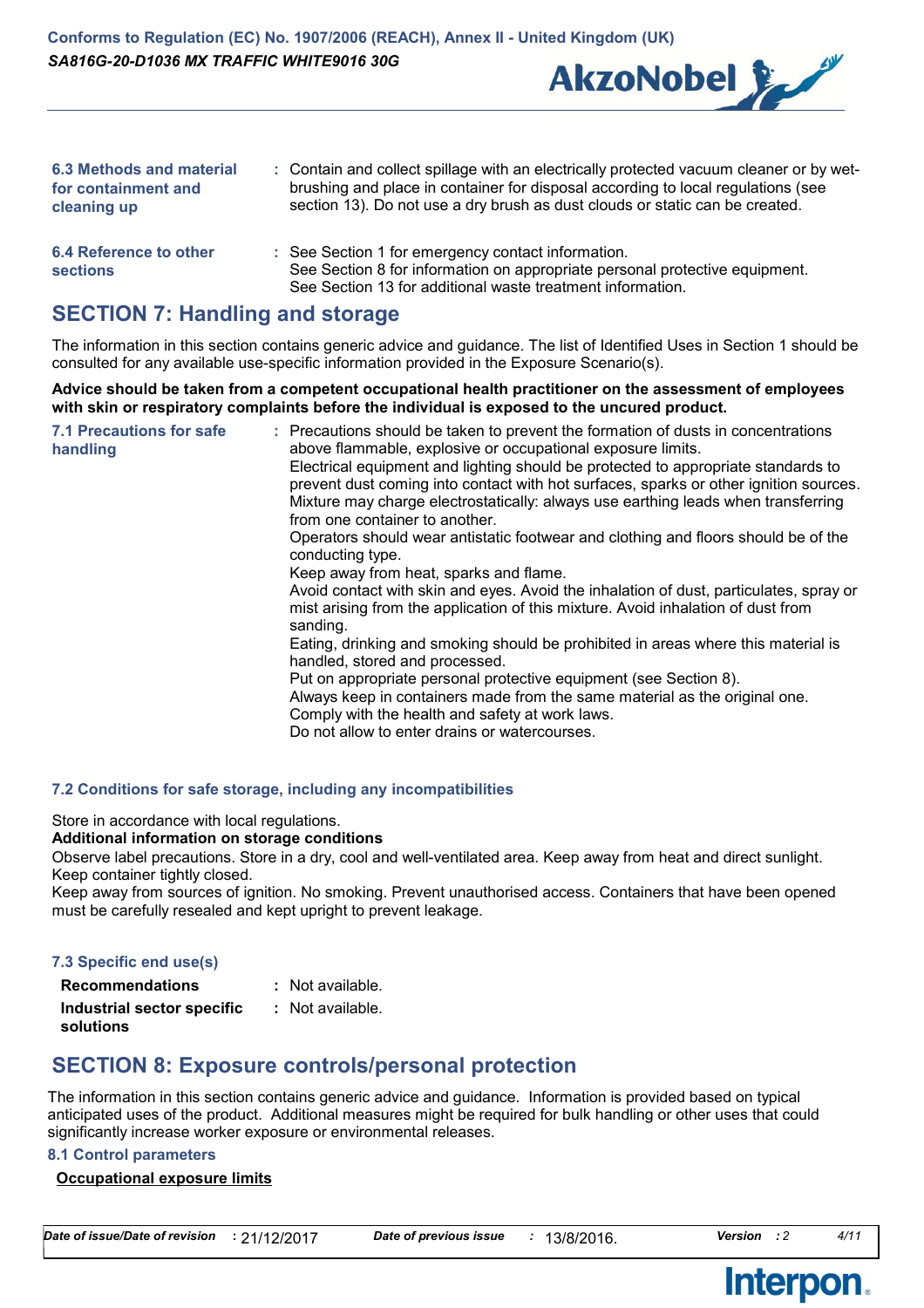

| Product/ingredient name                                                        |                                                                      | <b>Exposure limit values</b>                                                                                                                                                                                                                                                                                                                                                                                                                                                                                                                                                                                                                                                                                                                                                                                                                                                                                                                                                                                        |  |  |
|--------------------------------------------------------------------------------|----------------------------------------------------------------------|---------------------------------------------------------------------------------------------------------------------------------------------------------------------------------------------------------------------------------------------------------------------------------------------------------------------------------------------------------------------------------------------------------------------------------------------------------------------------------------------------------------------------------------------------------------------------------------------------------------------------------------------------------------------------------------------------------------------------------------------------------------------------------------------------------------------------------------------------------------------------------------------------------------------------------------------------------------------------------------------------------------------|--|--|
| titanium dioxide                                                               |                                                                      | EH40/2005 WELs (United Kingdom (UK), 12/2011).<br>TWA: 10 mg/m <sup>3</sup> 8 hours. Form: inhalable dust<br>TWA: 4 mg/m <sup>3</sup> 8 hours. Form: respirable dust                                                                                                                                                                                                                                                                                                                                                                                                                                                                                                                                                                                                                                                                                                                                                                                                                                                |  |  |
| <b>Recommended monitoring</b><br>procedures                                    | required.                                                            | If this product contains ingredients with exposure limits, personal, workplace<br>atmosphere or biological monitoring may be required to determine the effectiveness<br>of the ventilation or other control measures and/or the necessity to use respiratory<br>protective equipment. Reference should be made to monitoring standards, such as<br>the following: European Standard EN 689 (Workplace atmospheres - Guidance for<br>the assessment of exposure by inhalation to chemical agents for comparison with<br>limit values and measurement strategy) European Standard EN 14042 (Workplace<br>atmospheres - Guide for the application and use of procedures for the assessment<br>of exposure to chemical and biological agents) European Standard EN 482<br>(Workplace atmospheres - General requirements for the performance of procedures<br>for the measurement of chemical agents) Reference to national guidance<br>documents for methods for the determination of hazardous substances will also be |  |  |
| <b>DNELs/DMELs</b><br>No DNELs/DMELs available.                                |                                                                      |                                                                                                                                                                                                                                                                                                                                                                                                                                                                                                                                                                                                                                                                                                                                                                                                                                                                                                                                                                                                                     |  |  |
| <b>PNECs</b><br>No PNECs available                                             |                                                                      |                                                                                                                                                                                                                                                                                                                                                                                                                                                                                                                                                                                                                                                                                                                                                                                                                                                                                                                                                                                                                     |  |  |
| <b>8.2 Exposure controls</b>                                                   |                                                                      |                                                                                                                                                                                                                                                                                                                                                                                                                                                                                                                                                                                                                                                                                                                                                                                                                                                                                                                                                                                                                     |  |  |
| Appropriate engineering<br>controls                                            | protection must be worn.                                             | : Avoid breathing dust. Where reasonably practicable, this should be achieved by the<br>use of local exhaust ventilation and good general extraction. If these are not<br>sufficient to maintain exposure to dusts below the OEL, suitable respiratory                                                                                                                                                                                                                                                                                                                                                                                                                                                                                                                                                                                                                                                                                                                                                              |  |  |
| <b>Individual protection measures</b>                                          |                                                                      |                                                                                                                                                                                                                                                                                                                                                                                                                                                                                                                                                                                                                                                                                                                                                                                                                                                                                                                                                                                                                     |  |  |
| <b>Hygiene measures</b>                                                        |                                                                      | : Wash hands, forearms and face thoroughly after handling chemical products, before<br>eating, smoking and using the lavatory and at the end of the working period.<br>Appropriate techniques should be used to remove potentially contaminated clothing.<br>Wash contaminated clothing before reusing. Ensure that eyewash stations and<br>safety showers are close to the workstation location.                                                                                                                                                                                                                                                                                                                                                                                                                                                                                                                                                                                                                   |  |  |
| <b>Eye/face protection</b><br><b>Skin protection</b><br><b>Hand protection</b> |                                                                      | : Safety eyewear should be used when there is a likelihood of exposure.                                                                                                                                                                                                                                                                                                                                                                                                                                                                                                                                                                                                                                                                                                                                                                                                                                                                                                                                             |  |  |
| <b>Gloves</b>                                                                  | Vinyl gloves. (EN 374).<br>Nitrile gloves. (EN374).<br>has occurred. | : For prolonged or repeated handling, use the following type of gloves:<br>The instructions and information provided by the glove manufacturer on use,<br>storage, maintenance and replacement must be followed. Barrier creams may help<br>to protect the exposed areas of the skin but should not be applied once exposure                                                                                                                                                                                                                                                                                                                                                                                                                                                                                                                                                                                                                                                                                        |  |  |
|                                                                                |                                                                      | The user must check that the final choice of type of glove selected for handling this<br>product is the most appropriate and takes into account the particular conditions of<br>use, as included in the user's risk assessment.                                                                                                                                                                                                                                                                                                                                                                                                                                                                                                                                                                                                                                                                                                                                                                                     |  |  |
| <b>Body protection</b>                                                         |                                                                      | : Personnel should wear protective clothing. Care should be taken in the selection of<br>protective clothing to ensure that inflammation and irritation of the skin at the neck<br>and wrists through contact with the powder are avoided.                                                                                                                                                                                                                                                                                                                                                                                                                                                                                                                                                                                                                                                                                                                                                                          |  |  |

Interpon.

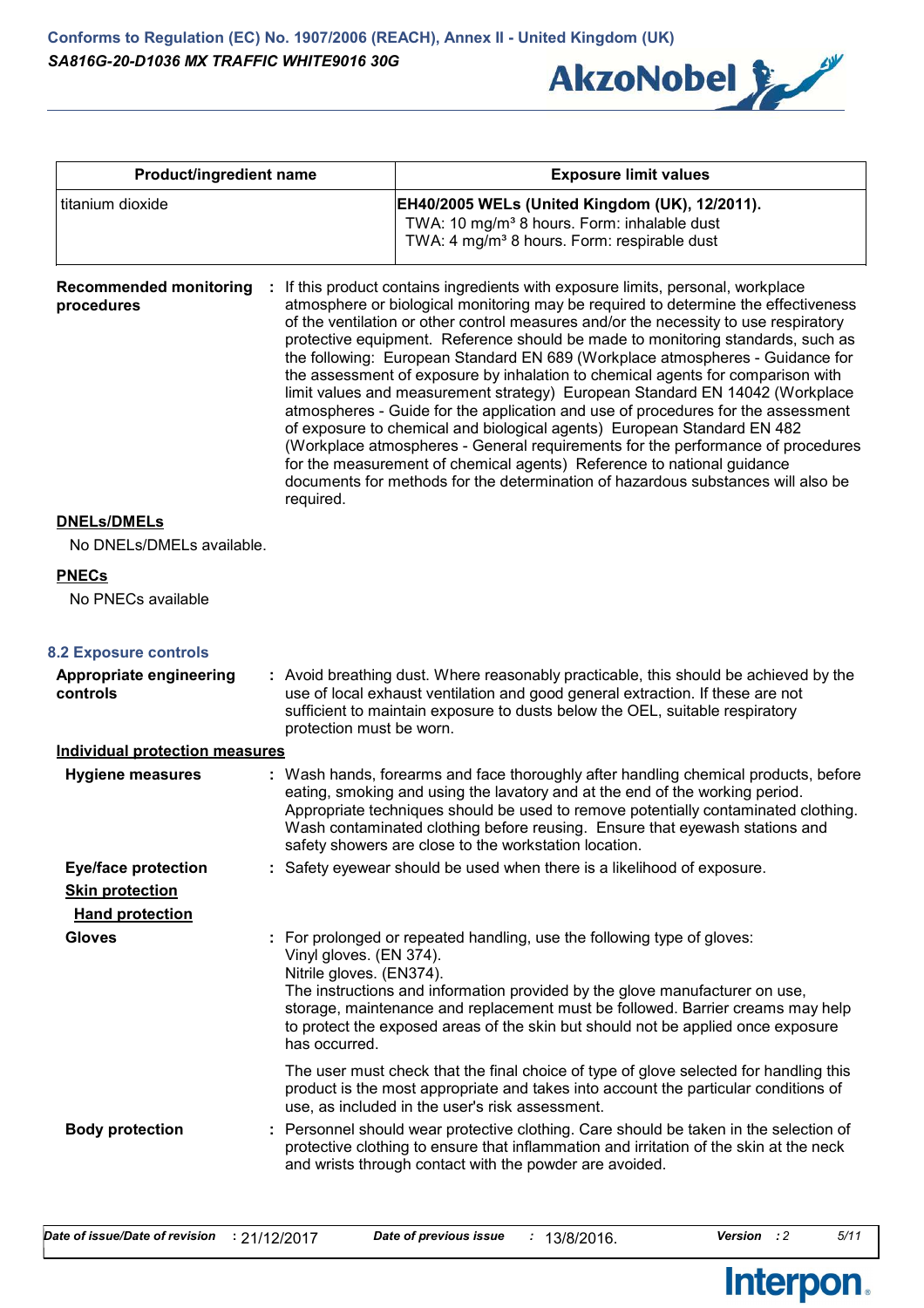

| Other skin protection                     | : Appropriate footwear and any additional skin protection measures should be<br>selected based on the task being performed and the risks involved and should be<br>approved by a specialist before handling this product.                                                                                             |
|-------------------------------------------|-----------------------------------------------------------------------------------------------------------------------------------------------------------------------------------------------------------------------------------------------------------------------------------------------------------------------|
| <b>Respiratory protection</b>             | : If workers are exposed to concentrations above the exposure limit, they must use<br>appropriate, certified respirators.                                                                                                                                                                                             |
|                                           | Dry sanding, flame cutting and/or welding of the dry paint film will give rise to dust<br>and/or hazardous fumes. Wet sanding/flatting should be used wherever possible. If<br>exposure cannot be avoided by the provision of local exhaust ventilation, suitable<br>respiratory protective equipment should be used. |
| <b>Environmental exposure</b><br>controls | : Do not allow to enter drains or watercourses.                                                                                                                                                                                                                                                                       |

# **SECTION 9: Physical and chemical properties**

# **9.1 Information on basic physical and chemical properties**

| <b>Appearance</b>                               |                                                                   |
|-------------------------------------------------|-------------------------------------------------------------------|
| <b>Physical state</b>                           | : Solid. [Powder.]                                                |
| Colour                                          | Various                                                           |
| Odour                                           | : Odourless.                                                      |
| pH                                              | : Not applicable.                                                 |
| <b>Flash point</b>                              | : Closed cup: Not applicable.                                     |
| Upper/lower flammability or<br>explosive limits | $\therefore$ 20 - 70 g/m <sup>3</sup>                             |
| Vapour density                                  | : Not available.                                                  |
| <b>Relative density</b>                         | $: 1.2$ to 1.9 [ISO 8130-2/-3]                                    |
| Solubility(ies)                                 | : Insoluble in the following materials: cold water and hot water. |
| <b>Auto-ignition temperature</b>                | $: 450$ to 600 °C                                                 |
| Minimum ignition energy (mJ)                    | $: 5$ to 20                                                       |

# **9.2 Other information**

In operations where the powder is recovered for reuse, the average particle size may change and this in turn can lead to an alteration in MIE.

# **SECTION 10: Stability and reactivity**

| Date of issue/Date of revision                  | 6/11<br>Date of previous issue<br><b>Version</b><br>: 2<br>: 21/12/2017<br>13/8/2016.<br>÷.               |
|-------------------------------------------------|-----------------------------------------------------------------------------------------------------------|
| <b>10.6 Hazardous</b><br>decomposition products | : Under normal conditions of storage and use, hazardous decomposition products<br>should not be produced. |
| 10.5 Incompatible materials                     | Not applicable.<br>÷.                                                                                     |
| <b>10.4 Conditions to avoid</b>                 | : When exposed to high temperatures may produce hazardous decomposition<br>products.                      |
| 10.3 Possibility of<br>hazardous reactions      | : Under normal conditions of storage and use, hazardous reactions will not occur.                         |
| <b>10.2 Chemical stability</b>                  | : Stable under recommended storage and handling conditions (see Section 7).                               |
| <b>10.1 Reactivity</b>                          | : No specific test data related to reactivity available for this product or its ingredients.              |

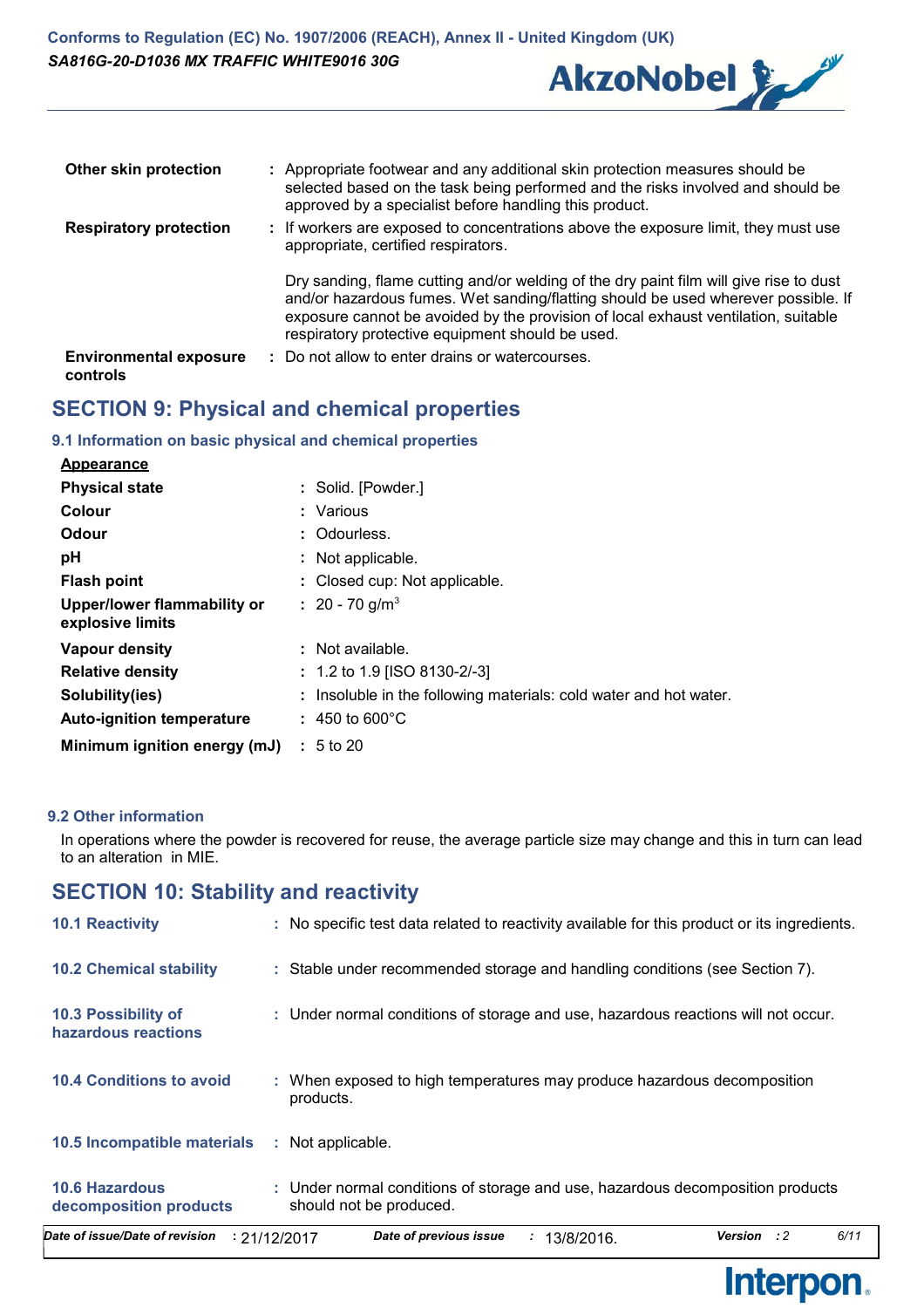

# **SECTION 11: Toxicological information**

# **11.1 Information on toxicological effects**

There are no data available on the mixture itself. The mixture has been assessed following the conventional method of the CLP Regulation (EC) No 1272/2008 and is classified for toxicological properties accordingly. See Sections 2 and 3 for details.

This takes into account, where known, delayed and immediate effects and also chronic effects of components from short-term and long-term exposure by oral, inhalation and dermal routes of exposure and eye contact. Coating powders can cause localised skin irritation in folds of the skin or under tight clothing.

Contains benzene-1,2,4-tricarboxylic acid 1,2-anhydride. May produce an allergic reaction.

#### **Acute toxicity**

|  |  | <b>Conclusion/Summary</b> |  | : Not available. |  |
|--|--|---------------------------|--|------------------|--|
|  |  |                           |  |                  |  |

#### **Acute toxicity estimates**

|                                                    | Route              | <b>ATE value</b> |  |
|----------------------------------------------------|--------------------|------------------|--|
| Inhalation (dusts and mists)                       |                    | 300 mg/l         |  |
| <b>Irritation/Corrosion</b>                        |                    |                  |  |
| <b>Conclusion/Summary</b>                          | : Not available.   |                  |  |
| <b>Sensitisation</b>                               |                    |                  |  |
| <b>Conclusion/Summary</b>                          | : Not available.   |                  |  |
| <b>Mutagenicity</b>                                |                    |                  |  |
| <b>Conclusion/Summary</b>                          | : Not available.   |                  |  |
| <b>Carcinogenicity</b>                             |                    |                  |  |
| <b>Conclusion/Summary</b>                          | $:$ Not available. |                  |  |
| <b>Reproductive toxicity</b>                       |                    |                  |  |
| <b>Conclusion/Summary</b>                          | : Not available.   |                  |  |
| <b>Teratogenicity</b>                              |                    |                  |  |
| <b>Conclusion/Summary</b>                          | : Not available.   |                  |  |
| Specific target organ toxicity (single exposure)   |                    |                  |  |
| Not available.                                     |                    |                  |  |
| Specific target organ toxicity (repeated exposure) |                    |                  |  |
| Not available.                                     |                    |                  |  |
| <b>Aspiration hazard</b>                           |                    |                  |  |
| Not available.                                     |                    |                  |  |
|                                                    |                    |                  |  |

#### **Other information :** : Not available.

# **SECTION 12: Ecological information**

#### **12.1 Toxicity**

There are no data available on the mixture itself.

Coating powder residues should not be allowed to enter drains or watercourses or be deposited where they could affect ground or surface waters.

The mixture has been assessed following the summation method of the CLP Regulation (EC) No 1272/2008 and is not classified as hazardous to the environment.

**Conclusion/Summary :** Not available.

| Date of issue/Date of revision | : 21/12/2017 | Date of previous issue | 13/8/2016. | <b>Version</b> | 7/11 |
|--------------------------------|--------------|------------------------|------------|----------------|------|
|--------------------------------|--------------|------------------------|------------|----------------|------|



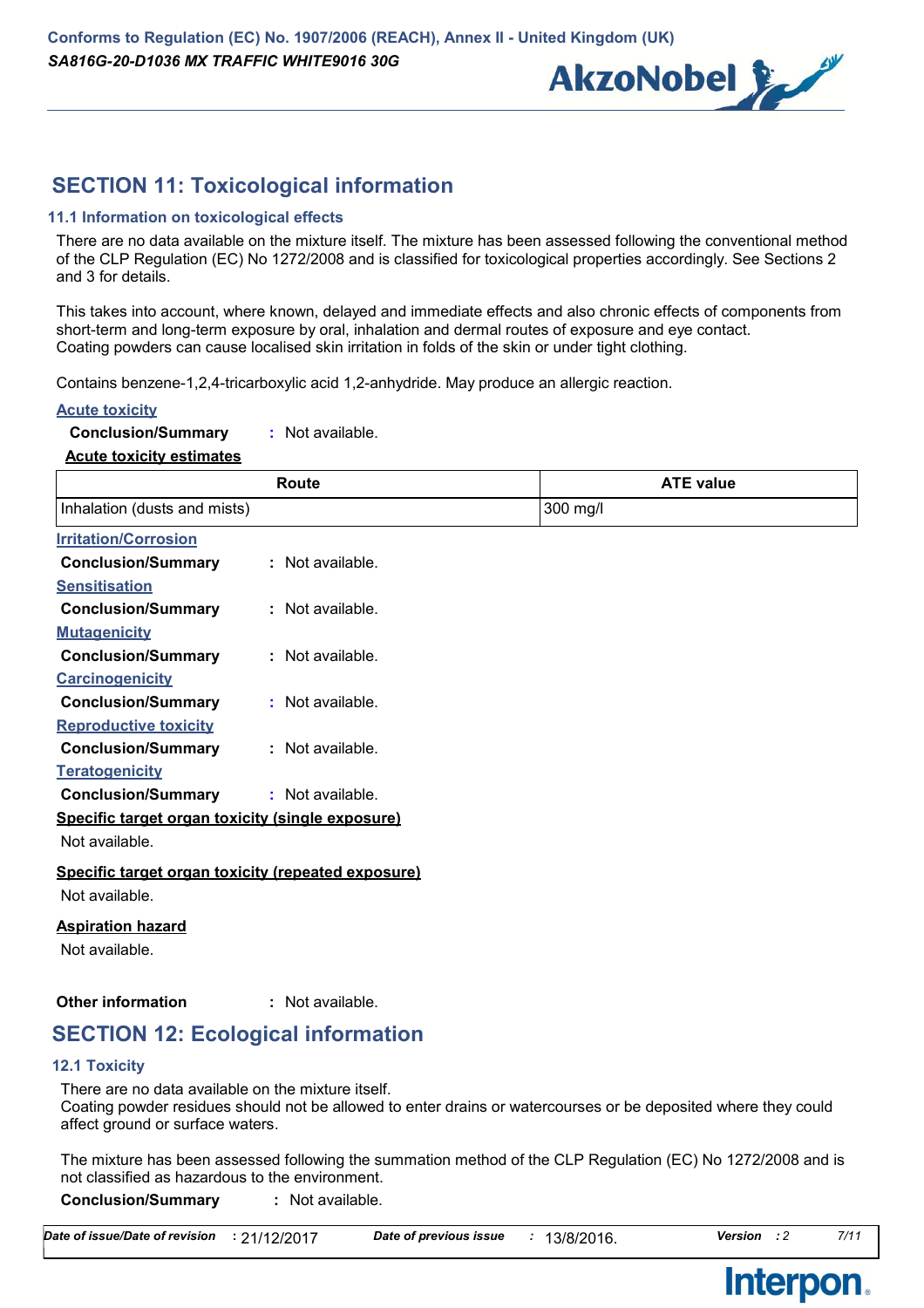

## **12.2 Persistence and degradability**

**Conclusion/Summary :** Not available.

## **12.3 Bioaccumulative potential**

Not available.

| <b>12.4 Mobility in soil</b> |                  |
|------------------------------|------------------|
| Soil/water partition         | : Not available. |
| coefficient (Koc)            |                  |
| <b>Mobility</b>              | : Not available. |

# **12.5 Results of PBT and vPvB assessment**

| <b>PBT</b> | : Not applicable. |
|------------|-------------------|
| vPvB       | : Not applicable. |

**12.6 Other adverse effects** : No known significant effects or critical hazards.

# **SECTION 13: Disposal considerations**

The information in this section contains generic advice and guidance. The list of Identified Uses in Section 1 should be consulted for any available use-specific information provided in the Exposure Scenario(s).

Do not allow to enter drains or watercourses.

Dispose of according to all federal, state and local applicable regulations.

If this product is mixed with other wastes, the original waste product code may no longer apply and the appropriate code should be assigned.

For further information, contact your local waste authority.

# **13.1 Waste treatment methods**

| <b>Product</b>             |                                                                                                                                                                                                                                                                                                                                                                                                                                                                                                                                                      |
|----------------------------|------------------------------------------------------------------------------------------------------------------------------------------------------------------------------------------------------------------------------------------------------------------------------------------------------------------------------------------------------------------------------------------------------------------------------------------------------------------------------------------------------------------------------------------------------|
| <b>Methods of disposal</b> | : The generation of waste should be avoided or minimised wherever possible.<br>Disposal of this product, solutions and any by-products should at all times comply<br>with the requirements of environmental protection and waste disposal legislation<br>and any regional local authority requirements. Dispose of surplus and non-<br>recyclable products via a licensed waste disposal contractor. Waste should not be<br>disposed of untreated to the sewer unless fully compliant with the requirements of<br>all authorities with jurisdiction. |
| Hazardous waste            | : Within the present knowledge of the supplier, this product is not regarded as<br>hazardous waste, as defined by EU Directive 2008/98/EC.                                                                                                                                                                                                                                                                                                                                                                                                           |

#### **European waste catalogue (EWC)**

| Waste code                     | <b>Waste designation</b>                                                                                                                                                                                                                                                                                                                |
|--------------------------------|-----------------------------------------------------------------------------------------------------------------------------------------------------------------------------------------------------------------------------------------------------------------------------------------------------------------------------------------|
| 08 02 01                       | waste coating powders                                                                                                                                                                                                                                                                                                                   |
| <b>Packaging</b>               |                                                                                                                                                                                                                                                                                                                                         |
| <b>Methods of disposal</b>     | : The generation of waste should be avoided or minimised wherever possible. Waste<br>packaging should be recycled. Incineration or landfill should only be considered<br>when recycling is not feasible.                                                                                                                                |
| <b>Disposal considerations</b> | : Using information provided in this safety data sheet, advice should be obtained from<br>the relevant waste authority on the classification of empty containers.<br>Empty containers must be scrapped or reconditioned.<br>Dispose of containers contaminated by the product in accordance with local or<br>national legal provisions. |

| Date of issue/Date of revision $\;$ : 21/12/2017 $\;$ |  | Date of previous issue | : 13/8/2016. | <b>Version</b> : 2 | 8/11 |
|-------------------------------------------------------|--|------------------------|--------------|--------------------|------|
|-------------------------------------------------------|--|------------------------|--------------|--------------------|------|

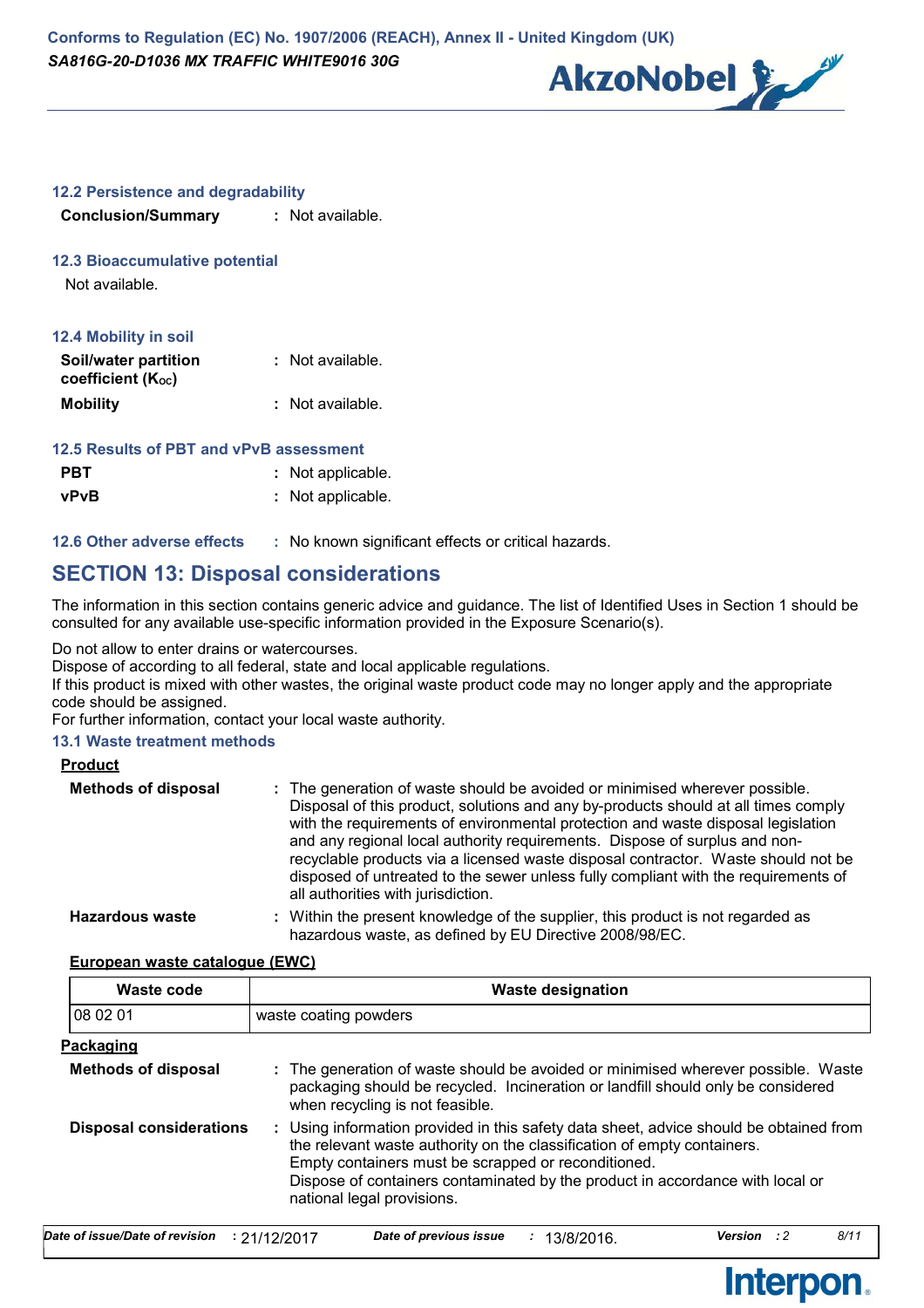

| Type of packaging            |                      | European waste catalogue (EWC) |
|------------------------------|----------------------|--------------------------------|
| <b>CEPE Paint Guidelines</b> | 15 01 01<br>15 01 02 | Cardboard.<br>Plastic.         |

**Special precautions :** This material and its container must be disposed of in a safe way. Empty containers or liners may retain some product residues. Avoid dispersal of spilt material and runoff and contact with soil, waterways, drains and sewers.

# **SECTION 14: Transport information**

|                                                | <b>ADR/RID</b>           | <b>IMDG</b>              | <b>IATA</b>    |
|------------------------------------------------|--------------------------|--------------------------|----------------|
| 14.1 UN number                                 | Not regulated.           | Not regulated.           | Not regulated. |
| 14.2 UN proper<br>shipping name                | Not regulated.           | Not regulated.           | Not regulated. |
| <b>14.3 Transport</b><br>hazard class(es)      | Not regulated.           | Not regulated.           | Not regulated. |
| 14.4 Packing<br>group                          | $\qquad \qquad$          | $\overline{\phantom{0}}$ |                |
| 14.5<br><b>Environmental</b><br><b>hazards</b> | No.                      | No.                      | No.            |
| <b>Additional</b><br><b>information</b>        | $\overline{\phantom{a}}$ | ۰                        |                |

**user**

**14.6 Special precautions for Transport within user's premises:** always transport in closed containers that are **:** upright and secure. Ensure that persons transporting the product know what to do in the event of an accident or spillage.

**14.7 Transport in bulk according to Annex II of Marpol and the IBC Code :** Not available.

# **SECTION 15: Regulatory information**

**15.1 Safety, health and environmental regulations/legislation specific for the substance or mixture**

# **EU Regulation (EC) No. 1907/2006 (REACH)**

**Annex XIV - List of substances subject to authorisation**

# **Annex XIV**

None of the components are listed.

# **Substances of very high concern**

None of the components are listed.

**Annex XVII - Restrictions on the manufacture, placing on the market and use of certain dangerous substances, mixtures and articles** : Not applicable.

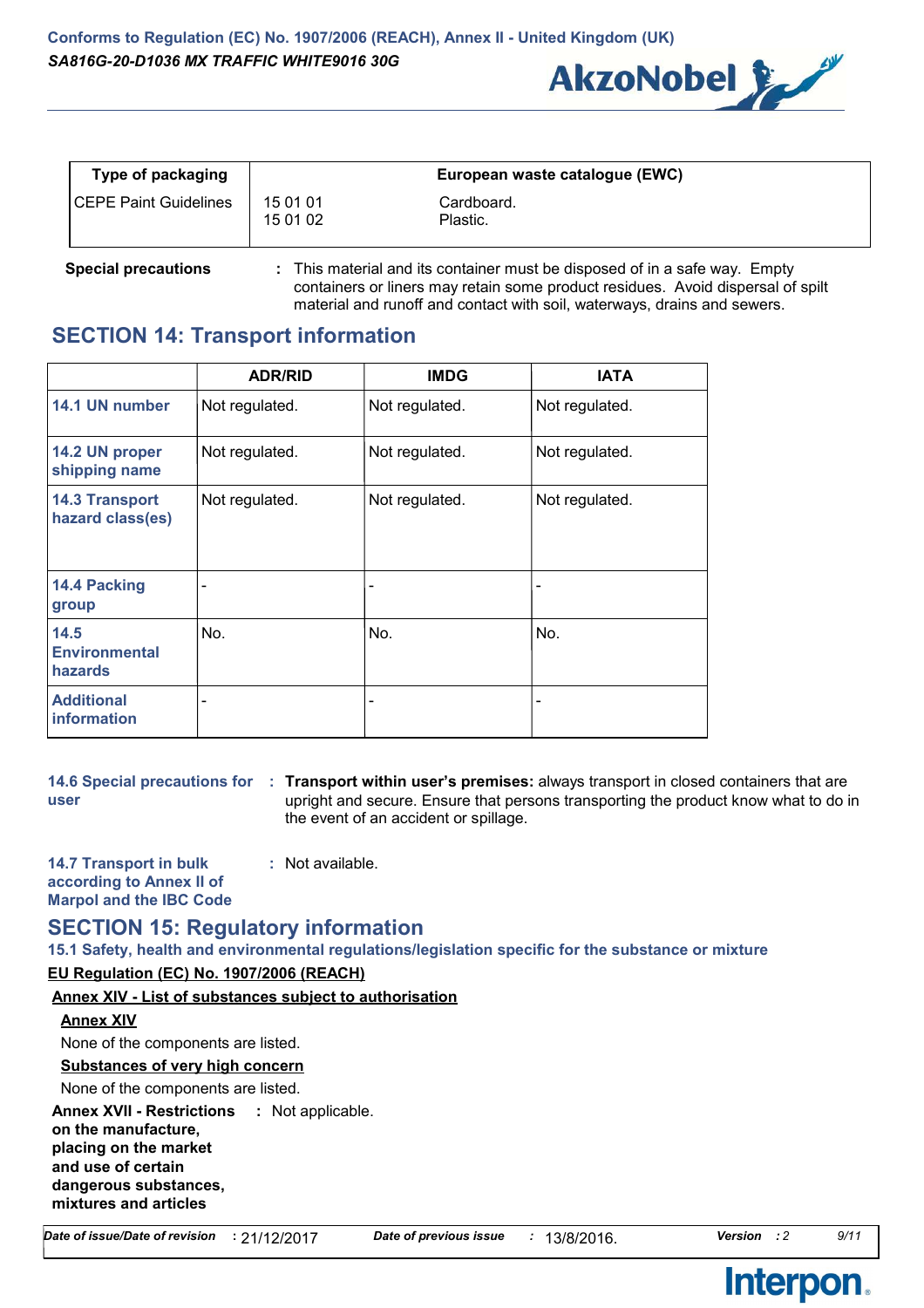**Conforms to Regulation (EC) No. 1907/2006 (REACH), Annex II - United Kingdom (UK)** *SA816G-20-D1036 MX TRAFFIC WHITE9016 30G*



## **Other EU regulations**

| <b>VOC</b>                   | : Not applicable. |
|------------------------------|-------------------|
| <b>VOC for Ready-for-Use</b> | : Not applicable. |
| Mixture                      |                   |

**Europe inventory :** Not determined.

### **Ozone depleting substances (1005/2009/EU)**

Not listed.

## **Prior Informed Consent (PIC) (649/2012/EU)**

Not listed.

## **Seveso Directive**

This product is not controlled under the Seveso Directive.

## **National regulations**

**Industrial use <b>:** The information contained in this safety data sheet does not constitute the user's own assessment of workplace risks, as required by other health and safety legislation. The provisions of the national health and safety at work regulations apply to the use of this product at work.

# **International regulations**

**Chemical Weapon Convention List Schedules I, II & III Chemicals** Not listed.

# **Montreal Protocol (Annexes A, B, C, E)**

Not listed.

# **Stockholm Convention on Persistent Organic Pollutants**

Not listed.

# **Rotterdam Convention on Prior Inform Consent (PIC)**

Not listed.

# **UNECE Aarhus Protocol on POPs and Heavy Metals**

Not listed.

# **International lists**

## **National inventory**

| <b>Australia</b>                          | : Not determined.                                                                  |
|-------------------------------------------|------------------------------------------------------------------------------------|
| Canada                                    | : Not determined.                                                                  |
| China                                     | : Not determined.                                                                  |
| Japan                                     | Japan inventory (ENCS): Not determined.<br>Japan inventory (ISHL): Not determined. |
| <b>Malaysia</b>                           | : Not determined.                                                                  |
| <b>New Zealand</b>                        | : Not determined.                                                                  |
| <b>Philippines</b>                        | : Not determined.                                                                  |
| <b>Republic of Korea</b>                  | : Not determined.                                                                  |
| Taiwan                                    | : Not determined.                                                                  |
| <b>Turkey</b>                             | : Not determined.                                                                  |
| <b>United States</b>                      | : Not determined.                                                                  |
| <b>15.2 Chemical safety</b><br>assessment | : No Chemical Safety Assessment has been carried out.                              |